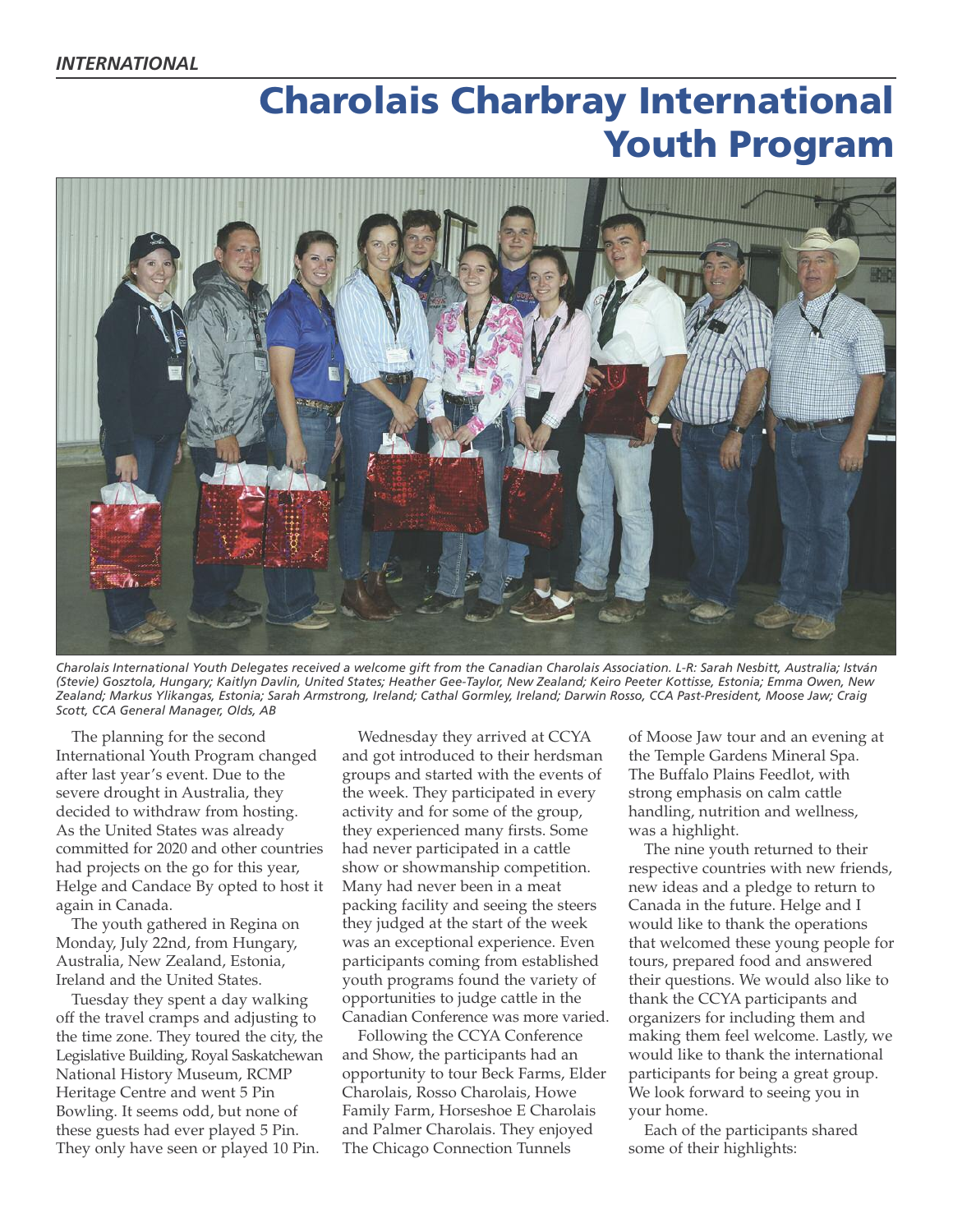### **Kaitlyn Davlin, United States**



I really enjoyed learning new things about the Canadian youth association, how they run their Conference and see how the kids

are so involved. It really is a youth event with very little adult involvement. I also really enjoyed getting to tour the farms and see everyone's different type of cattle. What I will take home is the realization of the differences between the American and Canadian cattle. I also appreciated learning about some different bloodlines this week that some really great ranches have utilized that I would like to utilize in my program. The International Program is very important because we need to be open to learning new things and this program is an opportunity to do that. Especially for people that came from really far away. I know they have been enlightened to different types of cattle and I hope I can travel to their countries someday to see their cattle.

# **István Gosztola, Hungary**



everything about this trip. CCYA was a definite highlight. I really enjoyed Team Marketing with Sarah

I liked

Nesbitt, from Australia, and Team Grooming with Cathal Gormley and Sarah Armstrong, both from Ireland. I will take home everything from this trip, the CCYA experience was all new and different for me. The international program is very valuable.

## **Cathal Gormley, Ireland**



The herd visits were really great to see and Buffalo Plains feedlot was also wonderful. How the Charolais have adapted to different

climate in this region is really something. They are structurally correct and are completely different from what is at home, which is a more muscled breed. I really like how the breeders are breeding for calving ease, which is what the commercial man wants. The pedigree breeders have adapted to that when purchasing their bulls as well. I really liked how enthusiastic they were in the feedlot, how they mind their cattle and that they are so concentrated on their data and their tags for tracability in the feedlot. I am definitely going to take some things from the youth program home. I thought it was a very friendly program. Definitely last year, the Irish representatives took ideas home. Michael (who works for the Irish Charolais Society) established a program with similarity to CCYA but I would like to take some other ideas home to improve our program and develop the youth in Ireland. The International program was wonderful, I have made 8 new international friends and many very friendly Canadians. I saw a different part of the world where they are breeding different cattle than I am and making it work for their customers. I enjoyed seeing the tourist attractions and the countryside where it is so flat in some parts and then hilly in other parts. I also see how the climate is similar to Ireland in some ways and very different in others and the cattle have to adapt.

#### **Emma Owen, New Zealand**



I really liked the CCYA show culture where all of the kids worked together. I really liked the herd tours and appreciated the principles

behind the programs. I would like to take home the values behind the youth show. Heather and I would like to implement something like it in New Zealand and change the systems for our youth. The International Program is a great way to network with the other International youth and Canadians. Everyone has a different type of cattle to suit their country, it

was really interesting to see what other people liked, why they liked them and what works in their part of the world. Thank you for everything.

### **Sarah Nesbitt, Australia**



I enjoyed CCYA the most and the involvement of all the youth, how they work together in herdsman groups and how

it was run very hands on. I really enjoyed the Keep and Cull event. I thought is was very interesting, not only for the seniors, but also for the youth. It was good to understand what people are looking for in the industry. There was no right or wrong answer and it was your preference in the stock and how you explained it. The International Program is a very good experience and I have enjoyed it a lot and learned it a lot. It was great to come here and meet like minded individuals that share our passion for the Charolais industry. It was good to have a look at their programs and see how different, but alike we are in the breed, to see what they are breeding towards and how the industry works in Canada.

#### **Sarah Armstrong, Ireland**



My favourite part was getting to judge the steers and placing them how we thought they graded best. Then we actually got to

see the steers hanging up. It was definitely something we would never see at home, we would never be allowed in the factory. Seeing them in the flesh alive and then dead and we could actually see where we graded them down, we could see that we were right. I will definitely take home some management pratises. Here you are very exact about calving at 24 months. At home we do that it but it isn't emphasized like here. I will consider bringing it from 27 or 28 months to 24 at our farm to get that extra calf when they are younger and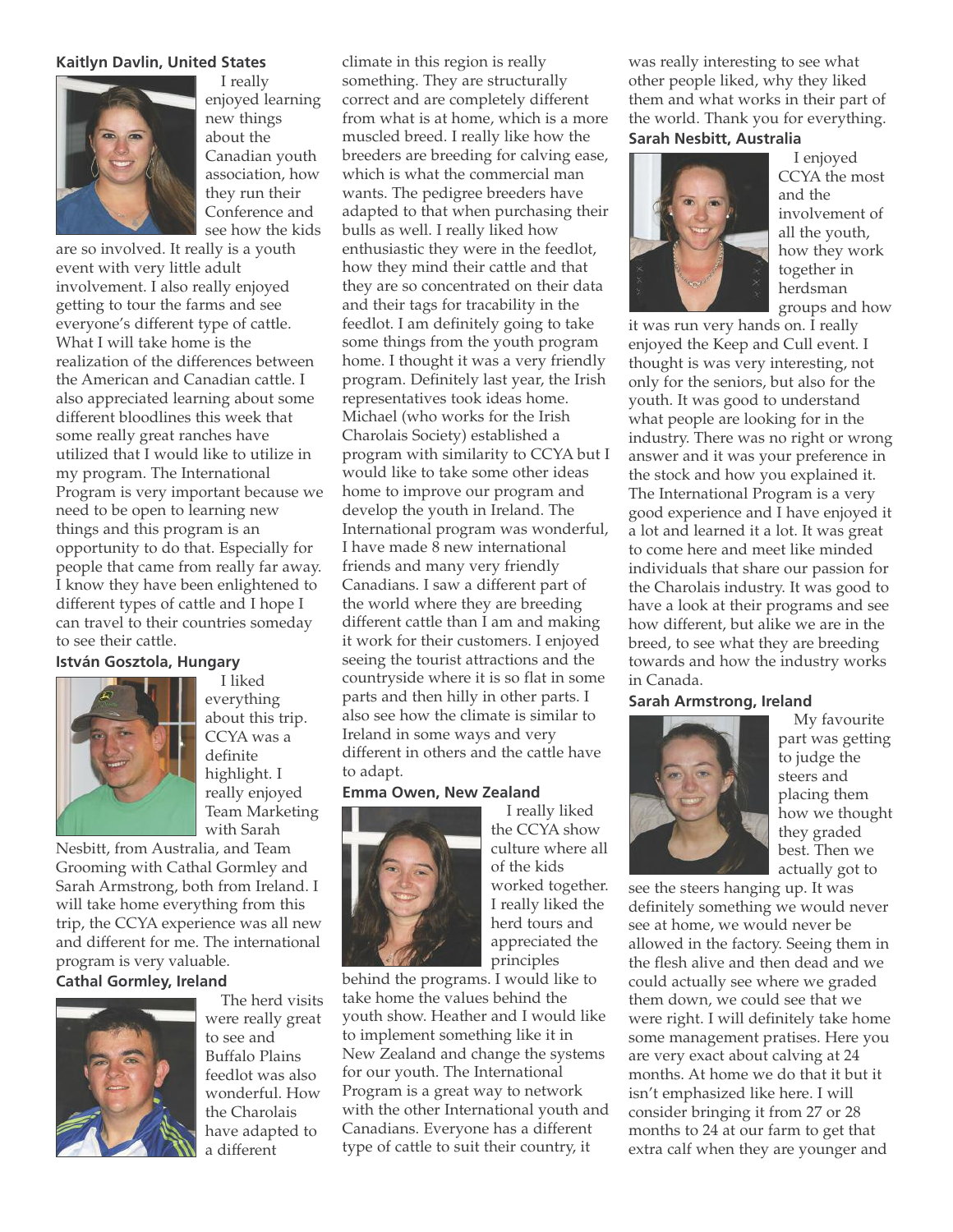obviously more or a profit. I thought the International program was really well run and we were all involved in our groups, they really took us under their wing. The younger kids really thought it was interesting that we were from a different country and were always asking us what it was like in our home and how it was different from them. I enjoyed seeing all of the different farms, and how everybody is different here. Not everyone is painted with the same brush over here with livestock and they all have there own systems. It was good to see people developing their own program instead of everyone using the same genetics. It was really good and thank you for having me.

### **Markus Ylikangas, Estonia**



I loved the last ten days. I learned so many new things, like fitting and showmanship. I have been at shows before but I have not

ever participated in a show before. It was a really great experience for me. I learned something new every single minute. The positivity of Canadians was wonderful. In the International

program you meet people from all over the world and see how they manage their cows and breed their cattle. It is so different and there was so much to learn. I would really like to thank the Canadians and CCYA and Helge and Candace for having us.

#### **Keiro Peeter Kottisse, Estonia**



I liked the judging the competitions very much. I learned very much about the breeding programs here. It is going to

help my family business back in Estonia. The International program was very much fun for me and I would recommend that anyone that has the opportunity should participate. **Heather Gee-Taylor, New Zealand**

CCYA is a fantastic event that nothing in NZ even comes close to rivaling. I really appreciate how much passion your young

people have for their cattle and the industry. New Zealand is really

lacking in passionate young beef breeders so it was refreshing to see such knowledge from all the youth at CCYA. I think the steer judging carcass was also a fantastic educational part of CCYA. In NZ we have quite a bit to do with prime cattle, however, I had never seen one from in the flesh to a dressed carcass. CCYA was my first ever cow show and gave me some great aspirations. Since returning home I have started to break in a yearling bull calf of mine to show later in the year. I think this is a fantastic way to get my stud name out there and also meet other Charolais breeders. Canada has some very good genetics and I look forward to my crop of calves to Braxton and Honcho hitting the ground after seeing their offspring on the tour. Big thank you to you, Candace and Helge. I think the tour covered off a great mixture of touristy things (caves and temple spa were very cool) and CCYA and stud visits. Your breeders are very passionate and the cattle were all done extremely well. The feedlot was another highlight, I enjoyed seeing the variation from cows on pasture to feedlot intensive systems – makes me appreciate our year round grass system we have here!

*Below: Douglas Hill, Regina Right: Irish delegates standing by the Irish marble bases in the Saskatchewan Legislative building*



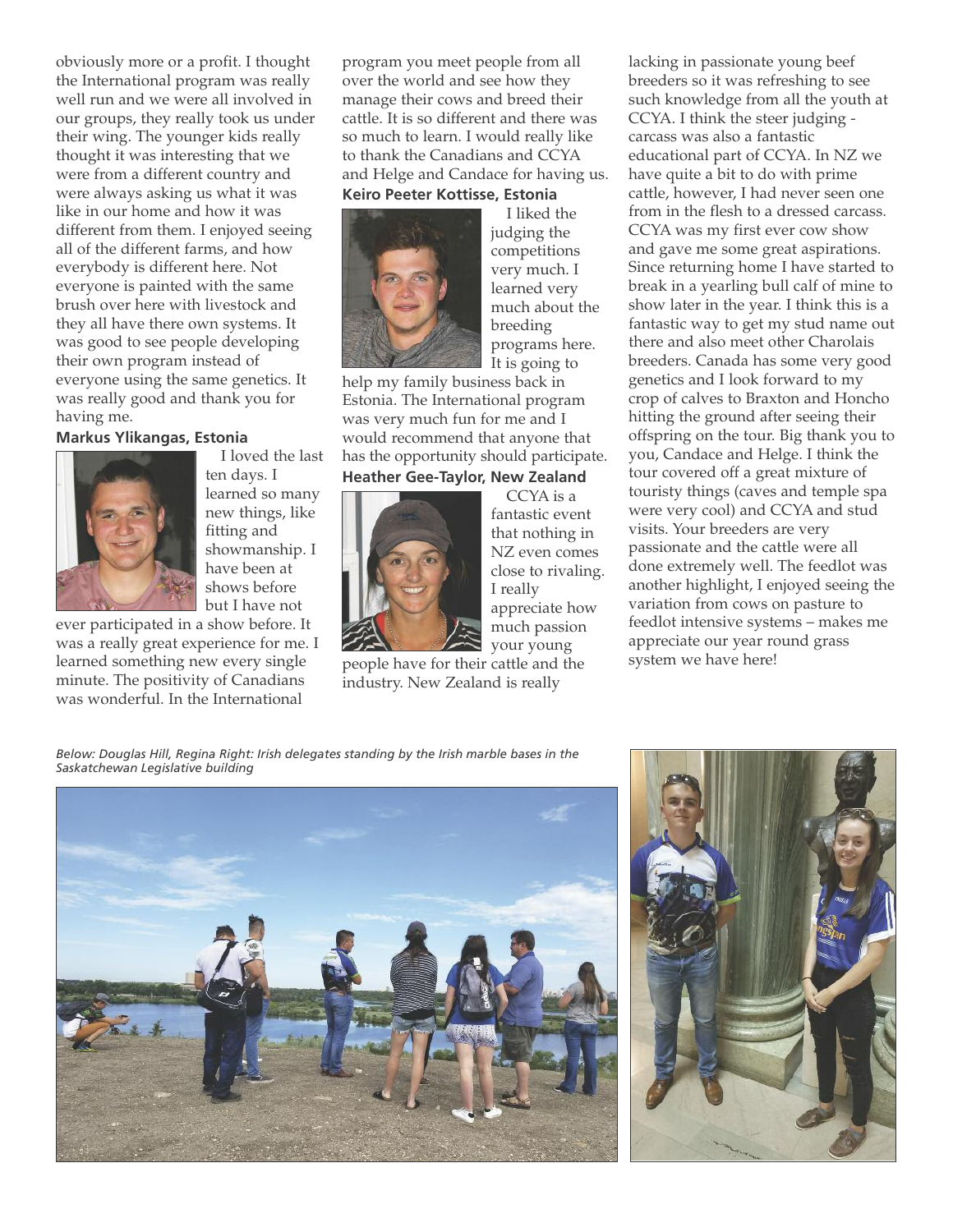











*Luggage tetris*

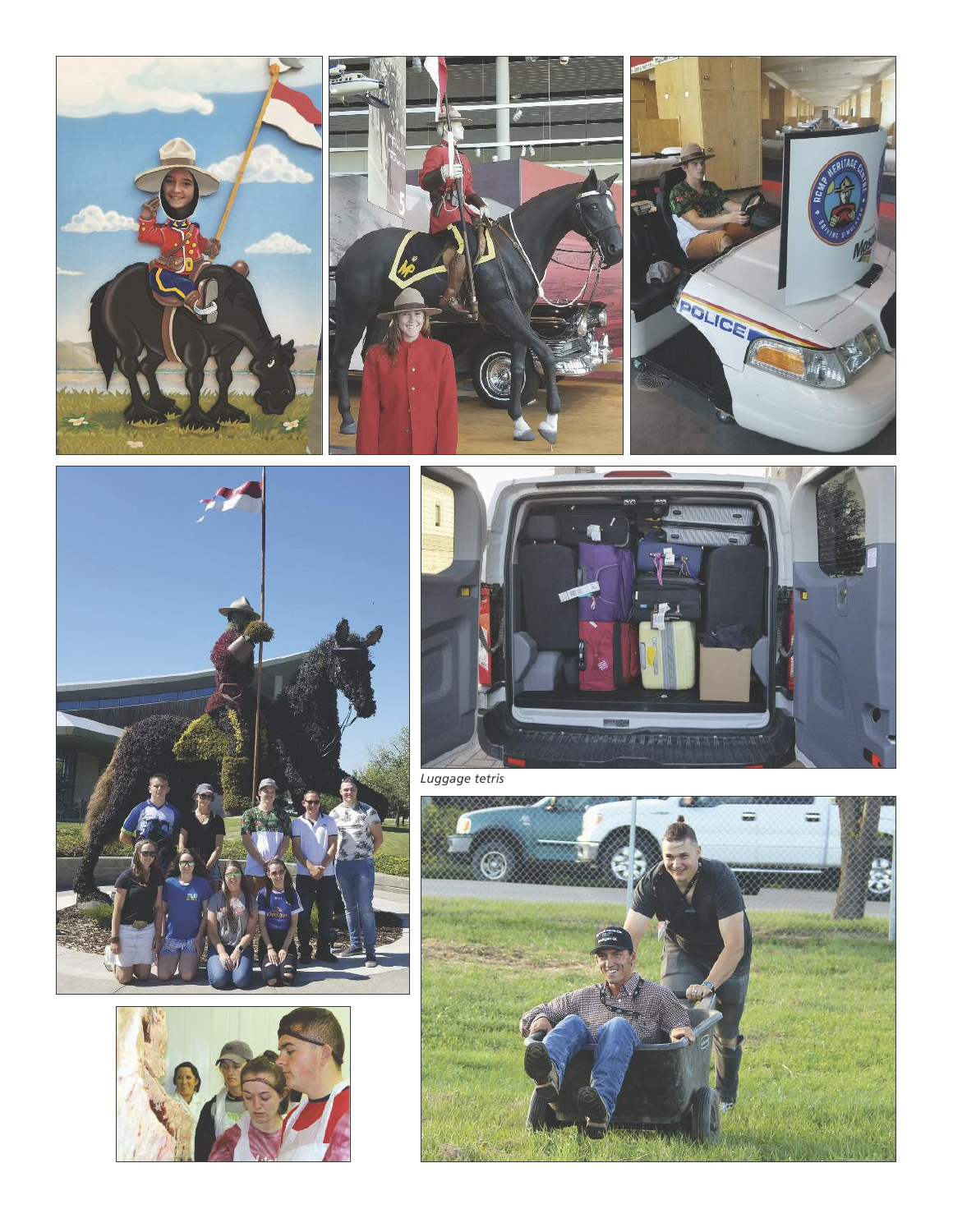



*Canola was a new crop to most*



*Showmanship tutoring*



*Beck Farms*



*Climbing Caste Butte*